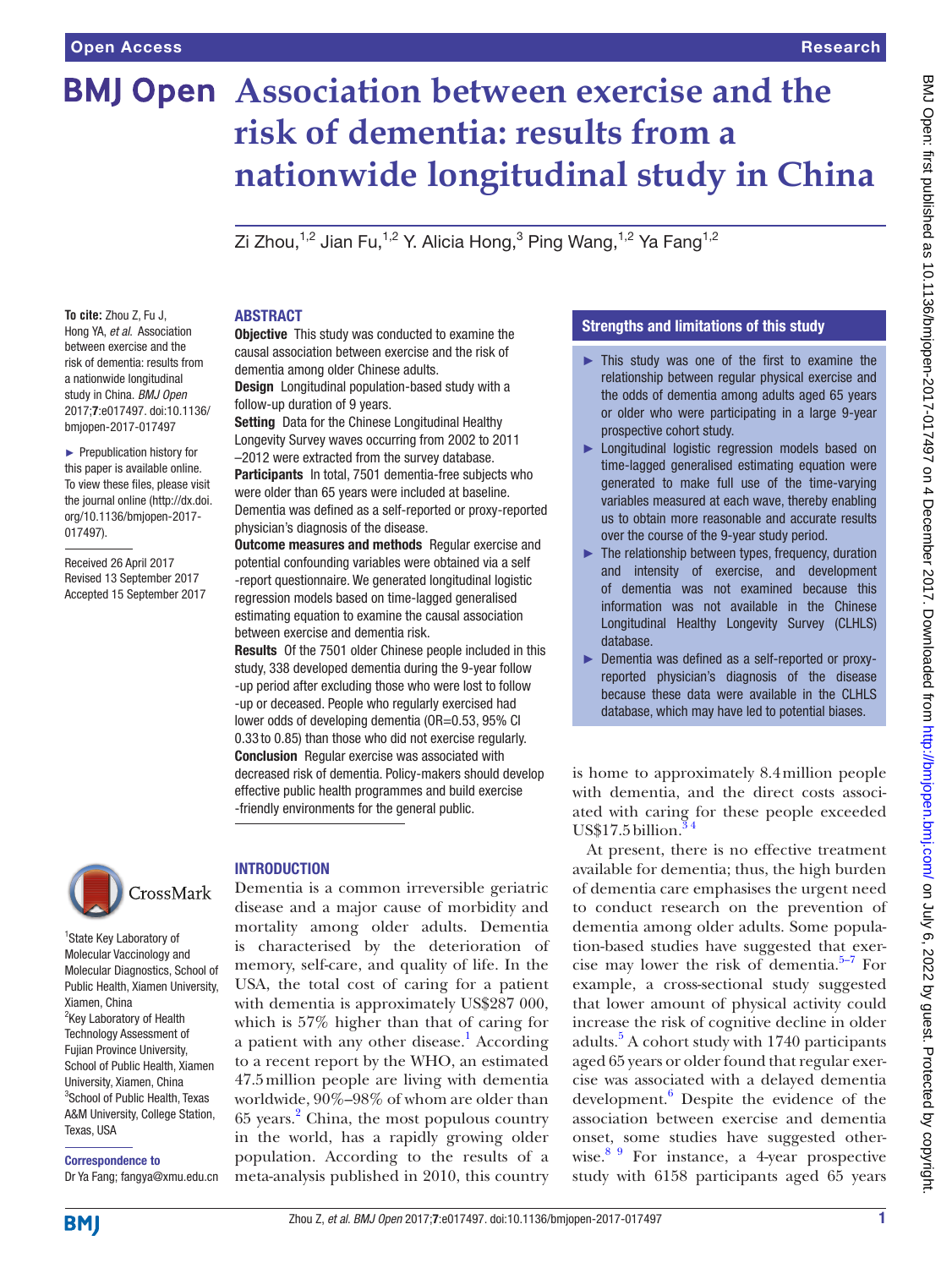or older revealed that weekly exercise (mean hours=3.5) was not associated with the odds of Alzheimer's disease  $(OR=1.04, 95\% \text{ CI } 0.98 \text{ to } 1.10)$ . The inconsistent conclusions of previous studies might have been due to the different sampling methods, measurements of exercise, study design and lengths of follow-up. In addition to these controversies, note that epidemiological studies examining the association between exercise and dementia have typically been cross-sectional or only controlled for baseline variables, and these data were treated as fixed information during the follow-up period, $10-12$  which may have led to potential biases; in fact, exercise status changes over time. In addition, data on the relationship between exercise and dementia based on the results of a longitudinal population survey conducted in China are scarce.

Accordingly, the current study, which was based on data from four waves of the Chinese Longitudinal Healthy Longevity Survey (CLHLS) occurring from 2002 to 2011 –2012, aimed to address the above literature gaps by examining the relationship between exercise and dementia risk among older Chinese adults using a time-lagged generalised estimating equation (GEE) model, which could make full use of time-varying variables information at each wave.

#### **METHODS Data**

Our data were derived from the CLHLS, an investigation conducted to understand the health status of older Chinese adults and the associated social, behavioural and biological factors; additionally, this first and largest longitudinal survey focused on the oldest-old in a low-income and middle-income country, and the data quality was believed to be generally acceptable.<sup>[13](#page-5-7)</sup> The CLHLS methodology has been described in detail elsewhere.<sup>[14](#page-5-8)</sup> Briefly, the baseline survey was launched in 1998, and

the follow-up surveys were administered in 2000, 2002, 2005, 2008–2009 and 2011–2012. More than half of the counties and cities in 22 of the 31 provinces in China were selected to participate in the survey, representing approximately 85% of the Chinese population. The surveys, which were administered via face-to-face interviews, were used to collect data on family structure, marital status, activities of daily life (ADL), social activity, health status and lifestyle factors, including dementia and exercise, which were the focus of the current study. Duke University Health System's Institutional Review Board members reviewed and approved this survey, and informed consent was obtained from each respondent.

#### Study sample

The 2002 wave was the first to include persons belonging to the young-old population (65–79 years); hence, this was the baseline wave in this analysis. The 2002 (wave 1) survey was administered to 16064 participants. Those younger than the age of 65 years (n=44), those who did not have complete information on exercise and dementia (n=905), and those who had dementia at the baseline level (n=172) were excluded. Afterwards, 1922 individuals were excluded due to being lost to follow-up before wave 2. Additionally, dementia-free subjects who died before wave 2 (n=5520) were removed from this cohort, leaving 7501 participants in the follow-up sample. The screening procedure is shown in [figure](#page-1-0) 1.

#### Exercise and dementia

Regular exercise was measured using the question, 'At present, do you regularly engage in exercise for fitness, such as walking, running, playing ball games, qi gong (a system of deep breathing exercise) or other exercise?' In this study, housework and farm work were not classified as physical exercise. Participants were made aware of the difference between physical activity and physical



<span id="page-1-0"></span>Figure 1 Flow chart of sample selection.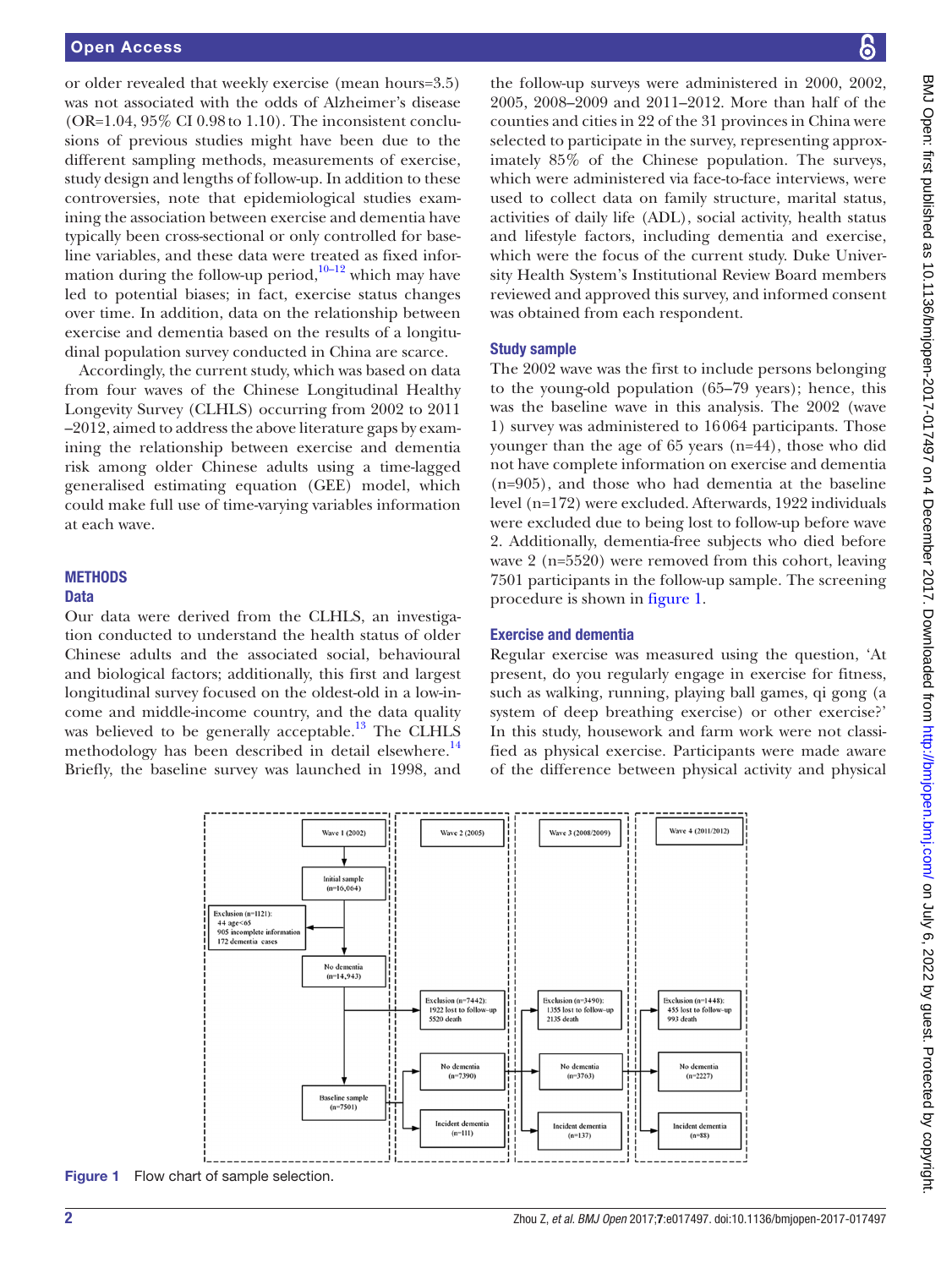<span id="page-2-0"></span>

| Baseline characteristics stratified by exercise status<br><b>Table 1</b> |                         |                          |          |                                   |                         |                          |          |  |  |  |  |
|--------------------------------------------------------------------------|-------------------------|--------------------------|----------|-----------------------------------|-------------------------|--------------------------|----------|--|--|--|--|
|                                                                          | <b>Exercise</b>         |                          |          |                                   | <b>Exercise</b>         |                          |          |  |  |  |  |
| <b>Variables</b>                                                         | <b>No</b><br>$(n=4644)$ | <b>Yes</b><br>$(n=2857)$ | P value* | <b>Variables</b>                  | <b>No</b><br>$(n=4644)$ | <b>Yes</b><br>$(n=2857)$ | P value* |  |  |  |  |
| Dementia                                                                 |                         |                          | 0.003    | <b>Diabetes</b>                   |                         |                          | < 0.001  |  |  |  |  |
| No                                                                       | 4560                    | 2830                     |          | No                                | 4581                    | 2782                     |          |  |  |  |  |
| <b>Yes</b>                                                               | 84                      | 27                       |          | Yes                               | 63                      | 75                       |          |  |  |  |  |
| Age group (years)                                                        |                         |                          | < 0.001  | Stroke or cerebrovascular disease |                         |                          | 0.016    |  |  |  |  |
| $65-$                                                                    | 1400                    | 981                      |          | <b>No</b>                         | 4474                    | 2720                     |          |  |  |  |  |
| $75-$                                                                    | 1325                    | 905                      |          | <b>Yes</b>                        | 170                     | 137                      |          |  |  |  |  |
| $85-$                                                                    | 1132                    | 688                      |          | <b>ADL</b> disability             |                         |                          | < 0.001  |  |  |  |  |
| $95-$                                                                    | 787                     | 283                      |          | <b>No</b>                         | 3754                    | 2521                     |          |  |  |  |  |
| Gender                                                                   |                         |                          | < 0.001  | <b>Yes</b>                        | 890                     | 336                      |          |  |  |  |  |
| Male                                                                     | 1818                    | 1588                     |          | Current smoker                    |                         |                          | 0.026    |  |  |  |  |
| Female                                                                   | 2826                    | 1269                     |          | <b>No</b>                         | 3693                    | 2210                     |          |  |  |  |  |
| Residence                                                                |                         |                          | < 0.001  | Yes                               | 951                     | 647                      |          |  |  |  |  |
| Urban                                                                    | 1647                    | 1707                     |          | <b>Current drinker</b>            |                         | < 0.001                  |          |  |  |  |  |
| Rural                                                                    | 2997                    | 1150                     |          | <b>No</b>                         | 3676                    | 2103                     |          |  |  |  |  |
| Living arrangement                                                       |                         |                          | < 0.001  | <b>Yes</b>                        | 968                     | 754                      |          |  |  |  |  |
| Not alone                                                                | 3921                    | 2535                     |          | Social activity                   |                         | < 0.001                  |          |  |  |  |  |
| Alone                                                                    | 723                     | 322                      |          | <b>No</b>                         | 4390                    | 2362                     |          |  |  |  |  |
| Education                                                                |                         |                          | < 0.001  | Yes                               | 254                     | 495                      |          |  |  |  |  |
| <b>Illiteracy</b>                                                        | 3029                    | 1243                     |          | Gardening                         |                         |                          | < 0.001  |  |  |  |  |
| Primary                                                                  | 1306                    | 1050                     |          | <b>No</b>                         | 4145                    | 1960                     |          |  |  |  |  |
| Postprimary                                                              | 309                     | 564                      |          | <b>Yes</b>                        | 499                     | 897                      |          |  |  |  |  |
| Occupation                                                               |                         |                          | < 0.001  | Playing card/mah-jong             |                         |                          | < 0.001  |  |  |  |  |
| Farmer                                                                   | 3136                    | 1245                     |          | <b>No</b>                         | 3848                    | 2048                     |          |  |  |  |  |
| Non-farmer                                                               | 1508                    | 1612                     |          | Yes                               | 795                     | 808                      |          |  |  |  |  |
| Hypertension                                                             |                         |                          | 0.008    | Listening to radio/watching TV    |                         | < 0.001                  |          |  |  |  |  |
| <b>No</b>                                                                | 4026                    | 2414                     |          | <b>No</b>                         | 1577                    | 456                      |          |  |  |  |  |
| <b>Yes</b>                                                               | 618                     | 443                      |          | <b>Yes</b>                        | 3067                    | 2401                     |          |  |  |  |  |

*\**P value for  $\chi^2$  test.

ADL, activities of daily life; TV, television.

exercise. Physical exercise was defined as planned, structured, repetitive activities performed with the objective of improving or maintaining physical fitness, while physical activity referred to any bodily movement, including occupational activities and housework.<sup>14</sup>

Questions used to assess dementia were based on self-reported or proxy-reported physicians' diagnoses, including, 'Are you suffering from dementia?' and 'Have you been diagnosed with dementia by a physician?'.<sup>[15](#page-5-9)</sup> Only those who answered 'yes' to both of the above questions were considered to have dementia. We also included those who suffered from dementia before death in this analysis.

#### **Covariates**

Based on the existing literature on dementia and exer- $\csc$ ,<sup>616</sup> the covariates included in the current study covered the following three domains: demographic characteristics,

lifestyle factors and health status. Demographic characteristics included age group (grouped by every 10 years from 65 to 95 years of age), rural/urban residency, living alone, education level and main occupation before the age of 60 years. Lifestyle factors included current smoking, current drinking, engaging in regular organised social activities, gardening, playing cards/mah-jong or listening to radio/ watching television. Health status included whether the participant had stroke or cerebrovascular disease, hypertension or diabetes. Their ADL was measured according to an adapted version scale of the Katz ADL Index and included eating, dressing, continence, toilet use, indoor transfer and bathing, and only those answering all the items as 'completely independent' were considered to be free of disability; all others were considered as having an ADL disability.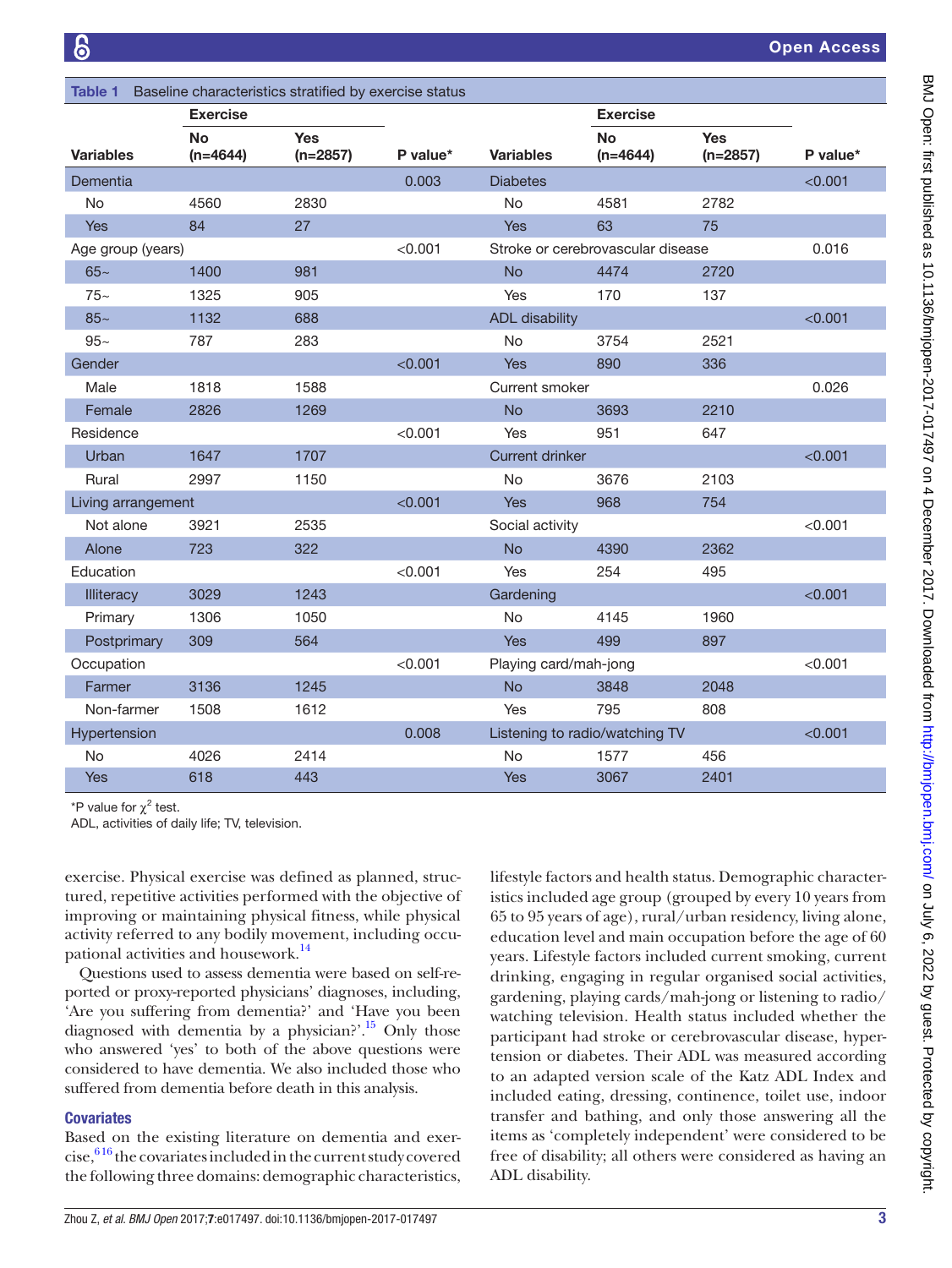| <b>Variables</b>                             | <b>Model 1</b> | $(95% \text{ Cl})$                | Model 2 | (95% CI)                  | Model 3   | $(95% \text{ Cl})$        |
|----------------------------------------------|----------------|-----------------------------------|---------|---------------------------|-----------|---------------------------|
| Exercise                                     | $0.42***$      | $(0.26 \text{ to } 0.67) 0.49**$  |         | $(0.31$ to $0.80)$        | $0.53***$ | $(0.33 \text{ to } 0.85)$ |
| Demographic characteristics                  |                |                                   |         |                           |           |                           |
| Age group (years)                            | $1.06***$      | $(1.04 \text{ to } 1.07)$ 1.05*** |         | $(1.03 \text{ to } 1.07)$ | $1.05***$ | $(1.02 \text{ to } 1.07)$ |
| Gender (vs male)                             | 1.22           | (0.78 to 1.90) 1.18               |         | $(0.73 \text{ to } 1.89)$ | 1.14      | $(0.71 \text{ to } 1.84)$ |
| Residence (vs urban)                         | $0.59*$        | $(0.38 \text{ to } 0.91) 0.55**$  |         | $(0.35 \text{ to } 0.85)$ | $0.59*$   | $(0.38 \text{ to } 0.92)$ |
| Living arrangement (vs not alone)            | 0.73           | (0.40 to 1.34) 0.69               |         | $(0.38 \text{ to } 1.27)$ | 0.73      | $(0.40 \text{ to } 1.35)$ |
| Education (vs illiteracy)                    | 1.36           | (0.99 to 1.84) 1.49*              |         | $(1.09 \text{ to } 2.03)$ | $1.43*$   | $(1.05 \text{ to } 1.95)$ |
| Occupation (vs farmer)                       | $1.90**$       | (1.22 to 2.96) 2.05**             |         | $(1.32 \text{ to } 3.20)$ | $1.87**$  | $(1.17 \text{ to } 2.90)$ |
| Lifestyle factors                            |                |                                   |         |                           |           |                           |
| Current smoker (vs no)                       |                |                                   | 0.83    | $(0.46 \text{ to } 1.49)$ | 0.87      | $(0.48 \text{ to } 1.55)$ |
| Current drinker (vs no)                      |                |                                   | 1.29    | $(0.80 \text{ to } 2.10)$ | 1.37      | $(0.84 \text{ to } 2.23)$ |
| Social activity (vs no)                      |                |                                   | 0.43    | $(0.15 \text{ to } 1.20)$ | 0.44      | (0.16 to 1.24)            |
| Gardening (vs no)                            |                |                                   | 0.80    | $(0.44 \text{ to } 1.45)$ | 0.85      | $(0.47 \text{ to } 1.54)$ |
| Playing card/mah-jong (vs no)                |                |                                   | 0.62    | $(0.34 \text{ to } 1.15)$ | 0.64      | $(0.34 \text{ to } 1.17)$ |
| Listening to radio/watching TV (vs no)       |                |                                   | $0.65*$ | $(0.42 \text{ to } 0.99)$ | 0.65      | $(0.42 \text{ to } 1.00)$ |
| <b>Health status</b>                         |                |                                   |         |                           |           |                           |
| Hypertension (vs no)                         |                |                                   |         |                           | 1.21      | $(0.72 \text{ to } 2.04)$ |
| Diabetes (vs no)                             |                |                                   |         |                           | $2.92*$   | $(1.19 \text{ to } 7.11)$ |
| Stroke or cerebrovascular disease (vs<br>no) |                |                                   |         |                           | 1.80      | (0.89 to 3.67)            |
| ADL disability (vs no)                       |                |                                   |         |                           | $1.56*$   | $(1.01 \text{ to } 2.40)$ |

<span id="page-3-0"></span>Table 2 The causal association between exercise and the risk of dementia

ADL, activities of daily life; TV, television.

#### Statistical analyses

Frequency analyses and  $\chi^2$  tests were used to describe the baseline characteristics and compare participants who exercised regularly with those who did not. At each occasion, exercise and confounders were lagged one wave relative to dementia outcome. Hence, data for exercise and confounders that had been collected at baseline (2002) from a dementia-free sample were used to predict the incidence of dementia at wave 2 (2005), and by analogy, exercise and confounders collected in the remaining dementia-free sample at wave 2 were used to predict the incidence of dementia at wave 3 (2008– 2009); the same strategy was used for wave 3 and wave 4 (2011–2012). To make full use of the data from all four wave surveys, the causal association between exercise and the risk of dementia were evaluated by logistic regression models based on time-lagged GEE to address the issue of repeated measurements. We added the three sets of covariates in a stepwise manner. Model 1 included demographic characteristics, model 2 included the variables in model 1 plus lifestyle variables and model 3 included the variables in model 2 plus health status variables. Sixteen variables had missing values, and the missing proportion of variables ranged from 0.41% to 14.02%. The missing values were estimated by multiple imputation using the NORM software.[17](#page-5-10) All statistical analyses were performed using Stata V.13.0 (StataCorp).

#### **RESULTS**

#### Baseline characteristics

As depicted in [figure](#page-1-0) 1, 7501 participants were included at baseline, of whom, 338 (incidence rate 4.51%) developed dementia during the 9-year follow-up period, excluding those who were lost to follow-up or deceased, the death rate from 2002 to 2011–2012 was 53.84%. [Table](#page-2-0) 1 depicts the baseline characteristics of participants by exercise status. All covariates, such as demographic characteristics, lifestyle factors and health status variables, were significantly associated with exercise. Exercise was significantly associated with younger age, male gender, higher education, non-farmer status and urban residency. People who lived not alone, smoked, drank, were more socially active, gardened, played cards/mah-jong or listened to radio/ watched television were more likely to exercise. People with hypertension, diabetes and stroke or cerebrovascular disease were more likely to exercise.

#### GEE analysis of the relationship of exercise and the risk of dementia

The results of the GEE analysis are presented in [table](#page-3-0) 2. In all three models, exercise, age, residence and occupation remained significantly associated with dementia, even after adjusting for other variables. The OR for exercise increased from 0.42 (95% CI 0.26to 0.67) to 0.53 (95% CI 0.33to 0.85) when lifestyle and health status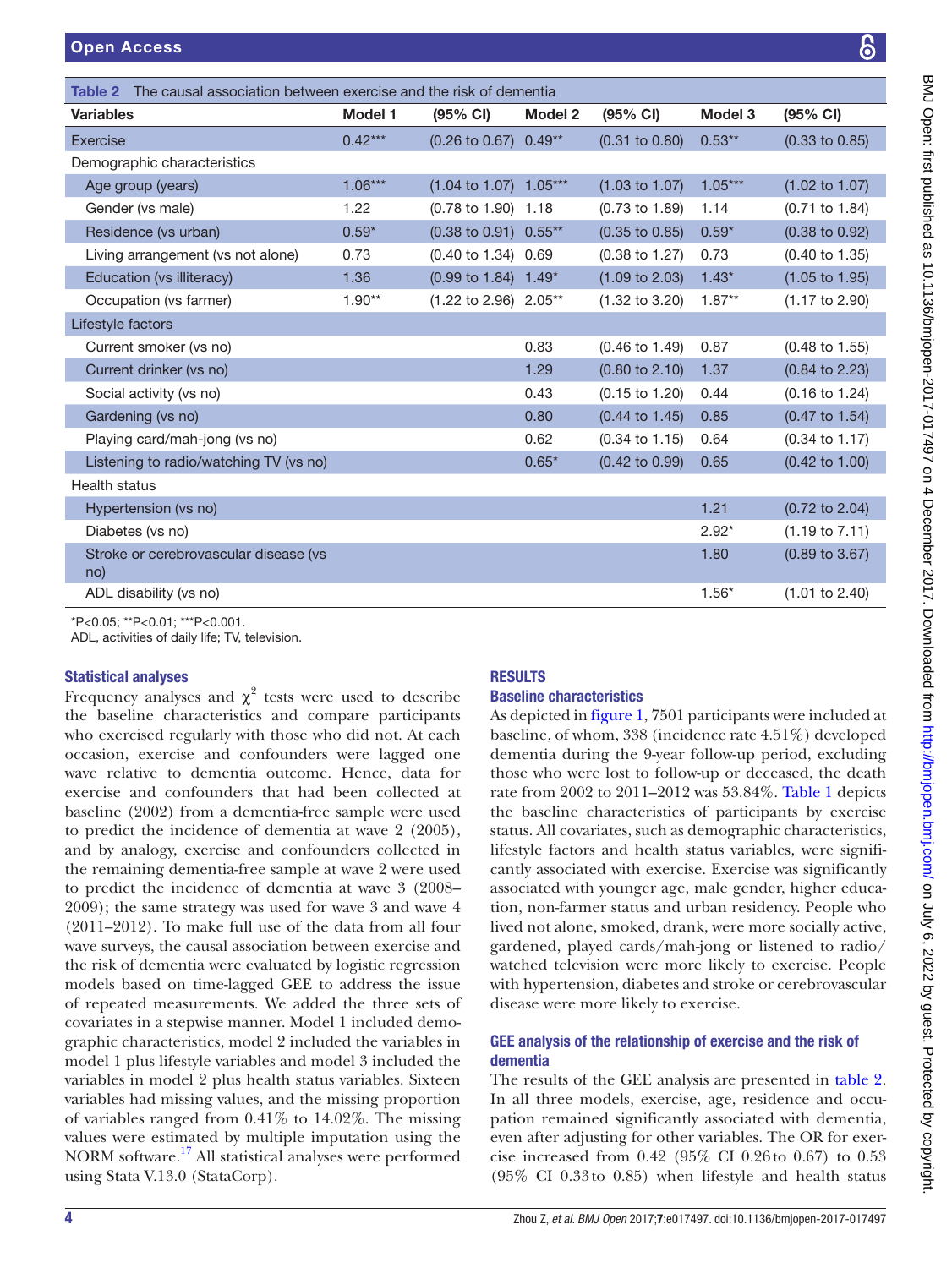covariates were entered into the model. However, only one lifestyle factor, listening to radio/watching television, was significantly associated with decreased dementia risk. Furthermore, two of four health status variables, diabetes (OR=2.92, 95% CI 1.19to 7.11) and ADL disability (OR=1.56,  $95\%$  CI 1.01 to 2.40), were significantly associated with dementia.

### **DISCUSSION**

In this population-based longitudinal study, we examined the causal association between exercise and the risk of dementia among older Chinese adults (aged 65 years or older). We found that 336 out of 7501 participants developed dementia during the 9-year follow-up period. Moreover, exercise was associated with reduced odds of dementia (OR=0.53, 95% CI 0.33to 0.85), even after controlling for demographic characteristics, lifestyle factors and health status variables.

Our findings were consistent with those of most previous studies. A 6-year cohort study including 1740 people older than 65 years of age in the USA revealed that regular exercise was associated with delayed dementia development.[10](#page-5-6) Some studies have also suggested that regular exercise may serve as an effective intervention for dementia. For example, a randomised control trial including sedentary older adults without dementia found that a 12-month regular exercise (walking) programme significantly increased the hippocampal volume, which corresponded to 1–2 years delay in the onset of dementia.<sup>18</sup> However, one study<sup>19</sup> also using the CLHLS dataset showed that physical activity, but not exercise, was associated with cognitive impairment. These findings were based on a 2-year (1998–2000) cohort, and only baseline variables were controlled for in the models. In contrast, the data included in the present study were drawn from a 9-year prospective cohort with a relatively large sample size occurring from 2002 to 2011–2012. Furthermore, time-lagged GEE models were applied to make full use of the time-varying variables measured at each wave. This approach enabled us to obtain more reasonable and accurate results over the course of 9 years, instead of only using baseline variables, which was common in previous studies and may lead to residual confounding.

Our data underscore the importance of promoting exercise among older adults. As China progresses into an ageing society, the mounting challenges associated with caring for a population that is growing older require more effective public health programmes. Promoting exercises in the general population, especially among older adults, as suggested by the current study, can be an effective intervention for dementia prevention. China's rapid urbanisation has been accompanied by more highrise buildings and shrinking recreational public spaces, which have been linked to accelerating rates of obesity, cardiovascular diseases and dementia.<sup>19</sup> Joint multisectorial efforts will be required to create social and

physical environments that are conducive to engagement in regular exercise among the general public.

## Potential mechanisms

There are three possible explanations for our results. First, exercise may have protective effects against dementia via neurotropic mechanisms<sup>7</sup> and regulate gene expression, thereby affecting neuronal plasticity.<sup>20</sup> Second, the relationship observed between exercise and dementia might be weakened by different types of cardiovascular and metabolic risk factors, which have been found to be the contributing factors for dementia. $^{21}$  $^{21}$  $^{21}$  However, in the current study, after we controlled for risk factors, including hypertension and diabetes, exercise was still significantly associated with dementia, suggesting that exercise may have an independent protective effect. The third explanation is that regular exercise might be an indicator of having a healthy lifestyle, such as being more socially active, gardened, played cards/mah-jong or listened to radio /watched television, which may keep the brain active and stimulated, thus reduce the risk of dementia, according to 'use it or lose it' hypothesis.<sup>[22](#page-5-16)</sup> The associations between exercise and lifestyle factors were statistically significant in univariate analysis but ORs for lifestyle factors were non-significant in GEE models, which may be due to the insufficient sample size or potential multicollinearity.

## Limitations

Our study had the following limitations. First, we were unable to further classify dementia into Alzheimer's disease and vascular dementia, which may have resulted in a potential confounding bias; for example, stroke or cerebrovascular disease is strongly associated with vascular dementia. Second, the measurement of regular exercise was based on self-report data and was not comprehensive. The relationships between the type, frequency, duration and intensity of exercise, and dementia development were not examined because this information was not available in the CLHLS database. Third, dementia is a chronic disease without effective early diagnostic tools; thus, some patients with dementia might have been classified as dementia-free in our analysis. In addition, dementia was defined as a self-reported or proxy-reported physician's diagnosis of the disease, as indicated in the CLHLS database. The prevalence of self-reported dementia in this study is parallel to that in China<sup>[3](#page-5-2)</sup> and countries in East Asia[.23](#page-5-17)

## **CONCLUSION**

Despite the aforementioned limitations, this study is one of the first to examine the relationship between regular physical exercise and dementia development in China using data from a national longitudinal dataset. Therefore, the findings from our analysis might be generalisable to the population of Chinese adults aged 65 years or older. The results of our study suggested that exercise was associated with significantly reduced risk of dementia.